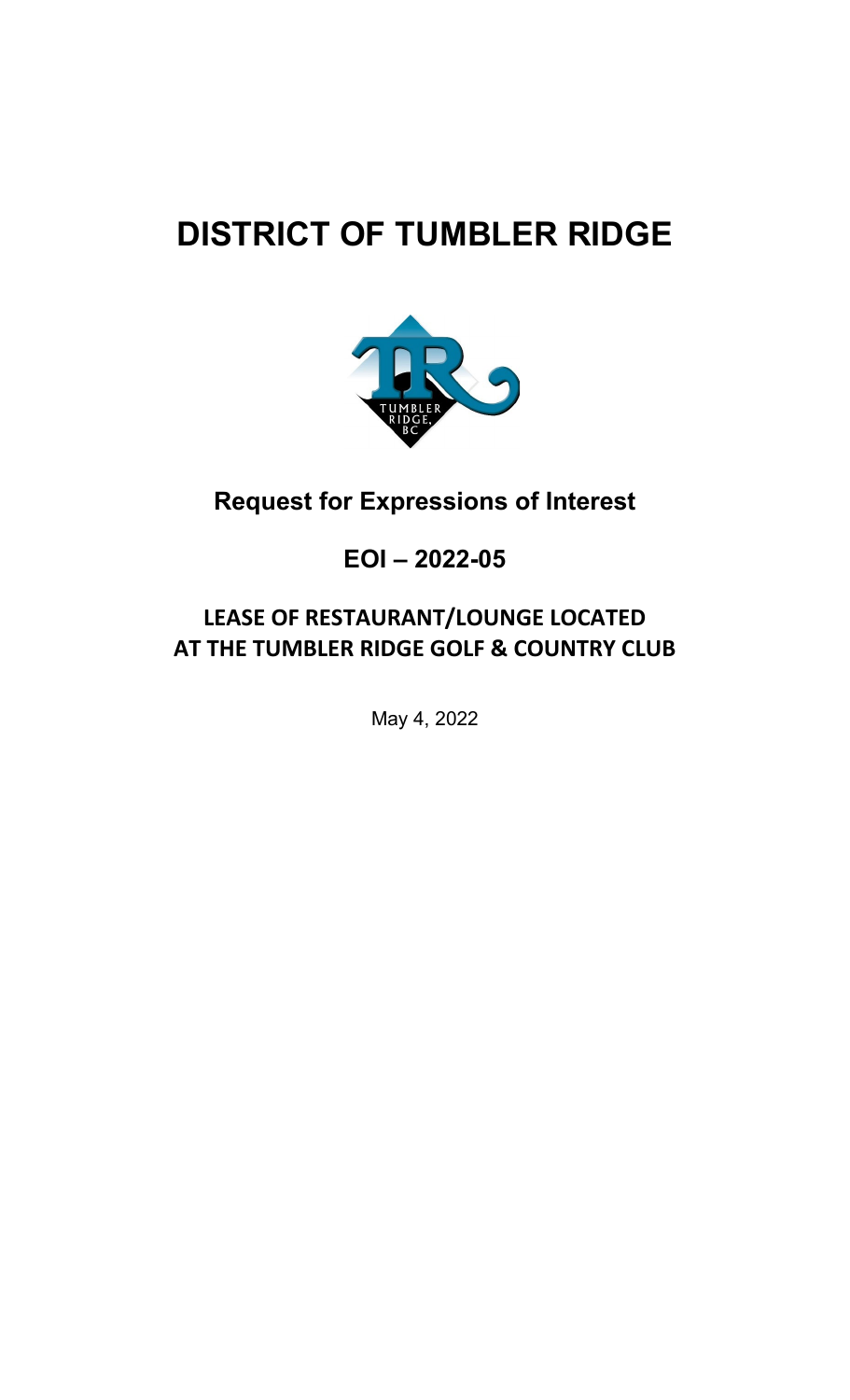### **EXPRESSION OF INTEREST**

### **LEASE OF RESTAURANT/LOUNGE LOCATED AT THE TUMBLER RIDGE GOLF & COUNTRY CLUB**

#### **TUMBLER RIDGE, BRITISH COLUMBIA**

#### **INTRODUCTION**

The District of Tumbler Ridge is inviting interested parties to submit a letter of Expression of Interest for the Lease of the restaurant/lounge at the Tumbler Ridge Golf & Country Club from approximately June to October 2022 (dependent on season). Variable upon mutual agreement by both parties.

This request for Expression of Interest (EOI) outlines the requirements of the District of Tumbler Ridge for businesses and organizations that propose to lease and run the facility.

#### **BACKGROUND**

The District of Tumbler Ridge operates a 9-hole, par 36 fully irrigated golf course above the broad Murray River, complete with a pro shop, driving range, putting green. The Golf and Country Club Restaurant is situated at the entrance of the golf course greens and above the pro shop.

The Restaurant provides golfers and guests with a full-service restaurant and bar, as well as offering banquet and catering services. The Golf Course and Restaurant are key elements of the Tumbler Ridge Geopark and tourist destinations.

#### **SELECTION & COMMISSIONING PROCESS**

Proponent selection will be done by Mayor & Council at the Regular Meeting of Council on June 6, 2022. Based on the preliminary submissions one or more groups may be selected to continue to work with the District on a detailed proposal.

#### **INFORMATION**

- 1) Restaurant is approximately 2700 square feet on the main floor. (500 sq. ft. kitchen, 2200 sq. ft. dining/banquet area.)
- 2) Proponent will be responsible for:
	- a. Kitchen design and cleaning of all kitchen equipment (Equipment maintenance/replacement will be the responsibility of the Operator);
	- b. Janitorial supplies and services for the above-noted areas;
	- c. Supply of decorative accents, condiments;
	- d. Society of Composers, Authors & Music Publishers (Socan) Music License;
	- e. Lease or rental fees of restaurant equipment (if applicable);
	- f. Liquor license; and
	- g. Property taxes are estimated between \$900 -\$1,100 per month.

#### **SUBMISSION REQUIREMENTS**

Proponents interested in leasing the restaurant for a lounge/restaurant/and banquet facility should give consideration to the following criteria in their submission:

- 1) Please provide a Letter with the following in your submission:
	- a. Proposed gross lease payment per month will not include property taxes which will be paid in addition to gross payment (no profit sharing or operational % will be considered);
	- b. Proposed lease payment to include Hydro and Gas utilities;
	- c. Proposal *must* include payment of property taxes per month *in addition to and separate from gross monthly lease payment*.